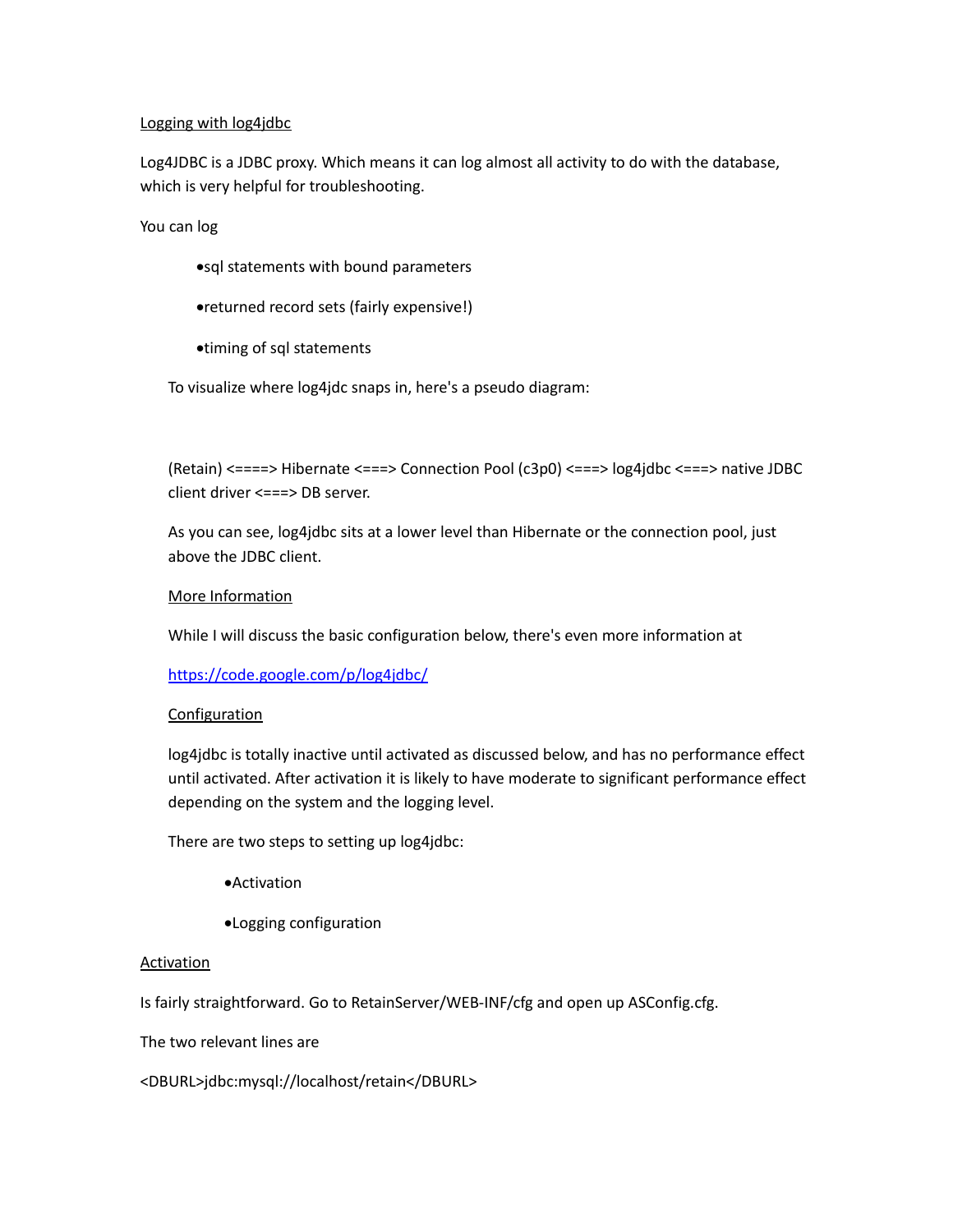## <confDBURL>jdbc:mysql://localhost/retain</confDBURL>

The DBURL refers to the MESSAGE STORE, the confDBURL to the CONFIGURATION STORE. You may want to activate for one or both.

To activate simply insert the log4jdbc statement between the jdbc: and the dbidentifier. For example:

# **<DBURL>jdbc:log4jdbc:mysql://localhost/retain</DBURL>**

On restart log4jdbc will be activated.

## Logging Configuration

You wont see much until this is configured. By default all logging is commented out. When uncommented, all logging should go to a "diag" subdirectory of the logs file.

Open up log4j.properties in RetainServer/WEB-INF/classes

Skipping to the bottom you'll see a lot of items commented out (with # sign)

"There are 5 loggers that are used by log4jdbc...If any of the 5 logs are set to ERROR level or above (e.g ERROR, INFO or DEBUG) then log4jdbc will be activated, wrapping and logging activity in the JDBC connections returned by the underlying driver"

Let's break this statement down. There are FIVE different kinds of logging information that can be produced

jdbc.sqlonly Logs only SQL. SQL executed within a prepared statement is automatically shown with it's bind arguments replaced with the data bound at that position, for greatly increased readability.

jdbc.sqltiming Logs the SQL, post-execution, including timing statistics on how long the SQL took to execute.

jdbc.audit Logs ALL JDBC calls except for ResultSets. This is a very voluminous output, and is not normally needed unless tracking down a specific JDBC problem.

jdbc.resultset Even more voluminous, because all calls to ResultSet objects are logged.

jdbc.connection Logs connection open and close events as well as dumping all open connection numbers. This is very useful for hunting down connection leak problems.

You probably want to activate only one or two of these. As you can see from the descriptions some of them overlap.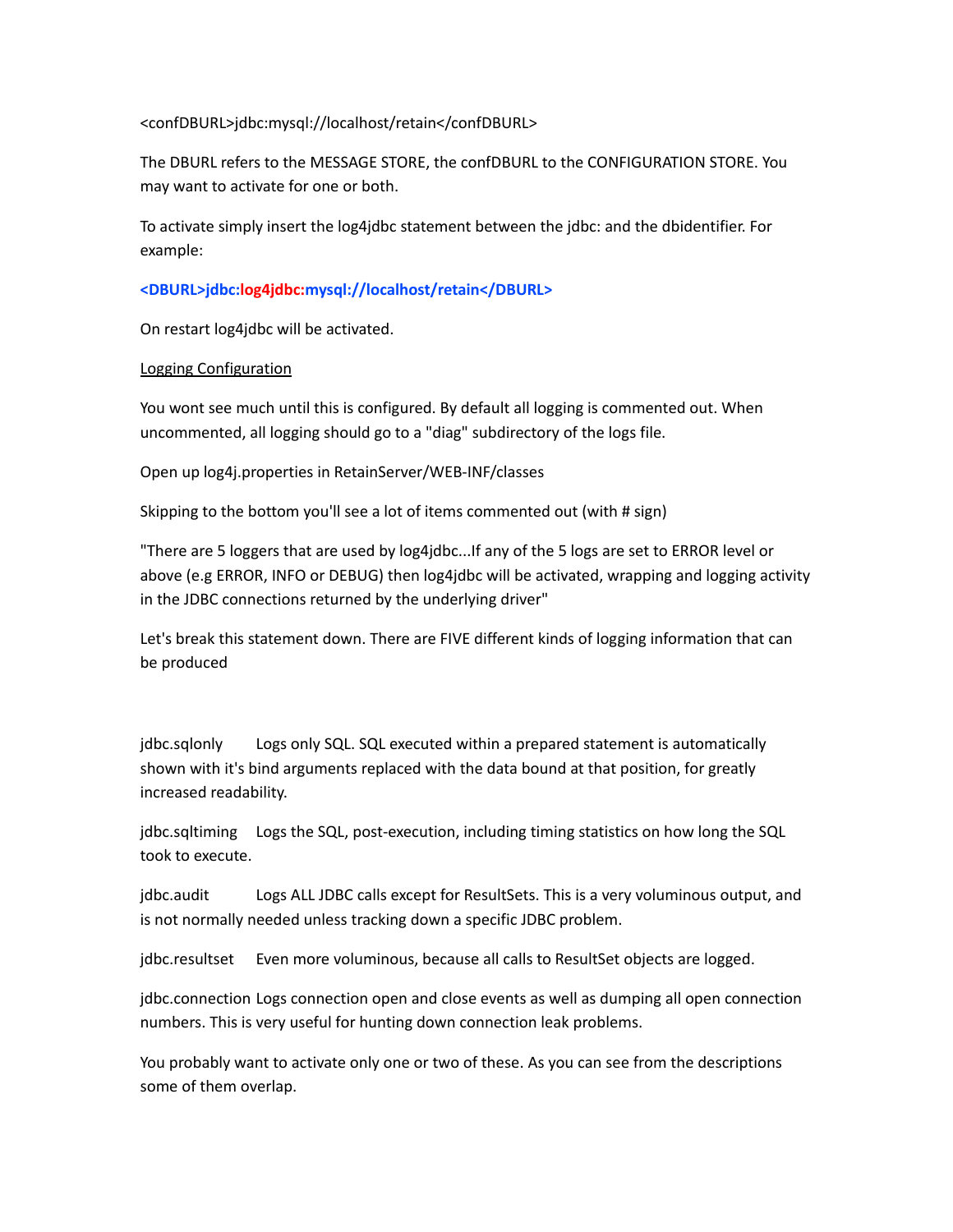So, having decided which LOGGER (s) you want (Step 1), we need to set the logging level (Step 2) and activate the appender (step 3).

This is best explained by example. Let's say we want jdbc.sqlonly and jdbc.connection to be on

First, we'd find these lines

```
! Log only the SQL that is executed.
#log4j.logger.jdbc.sqlonly=INFO,sql
#log4j.additivity.jdbc.sqlonly=false
! Log connection open/close events and connection number dump
#log4j.logger.jdbc.connection=FATAL,connection
#log4j.additivity.jdbc.connection=false
```
#### and we'd remove the #, ending up with

```
! Log only the SQL that is executed.
log4j.logger.jdbc.sqlonly=INFO,sql
log4j.additivity.jdbc.sqlonly=false
! Log connection open/close events and connection number dump
log4j.logger.jdbc.connection=FATAL,connection
log4j.additivity.jdbc.connection=false
```
We'd also change the logging level of the jdbc.connection to INFO or DEBUG

```
! Log only the SQL that is executed.
log4j.logger.jdbc.sqlonly=INFO,sql
log4j.additivity.jdbc.sqlonly=false
! Log connection open/close events and connection number dump
log4j.logger.jdbc.connection=INFO,connection
log4j.additivity.jdbc.connection=false
```
Next, we'd find the commented out "appenders". Appenders define where (file wise) and how the information is logged. They are commented out too, because otherwise we'd always have the diag folder created with 0 byte files, even with the loggers commented out.

To find them, look at these lines you just uncommented

```
log4j.logger.jdbc.sqlonly=INFO,sql
log4j.logger.jdbc.connection=INFO,connection
```
This says "log4j, please add a logger of the name jdbc.sqlonly. Use the logging level INFO, and the appender named sql.". Similarly the second line uses the appender named connection.

You'll find these further down:

```
! the appender used for the JDBC API layer call logging above, sql only
#log4j.appender.sql=org.apache.log4j.FileAppender
#log4j.appender.sql.File=${catalina.base}/logs/diag/sql.log
#log4j.appender.sql.Append=true
#log4j.appender.sql.layout=org.apache.log4j.PatternLayout
```